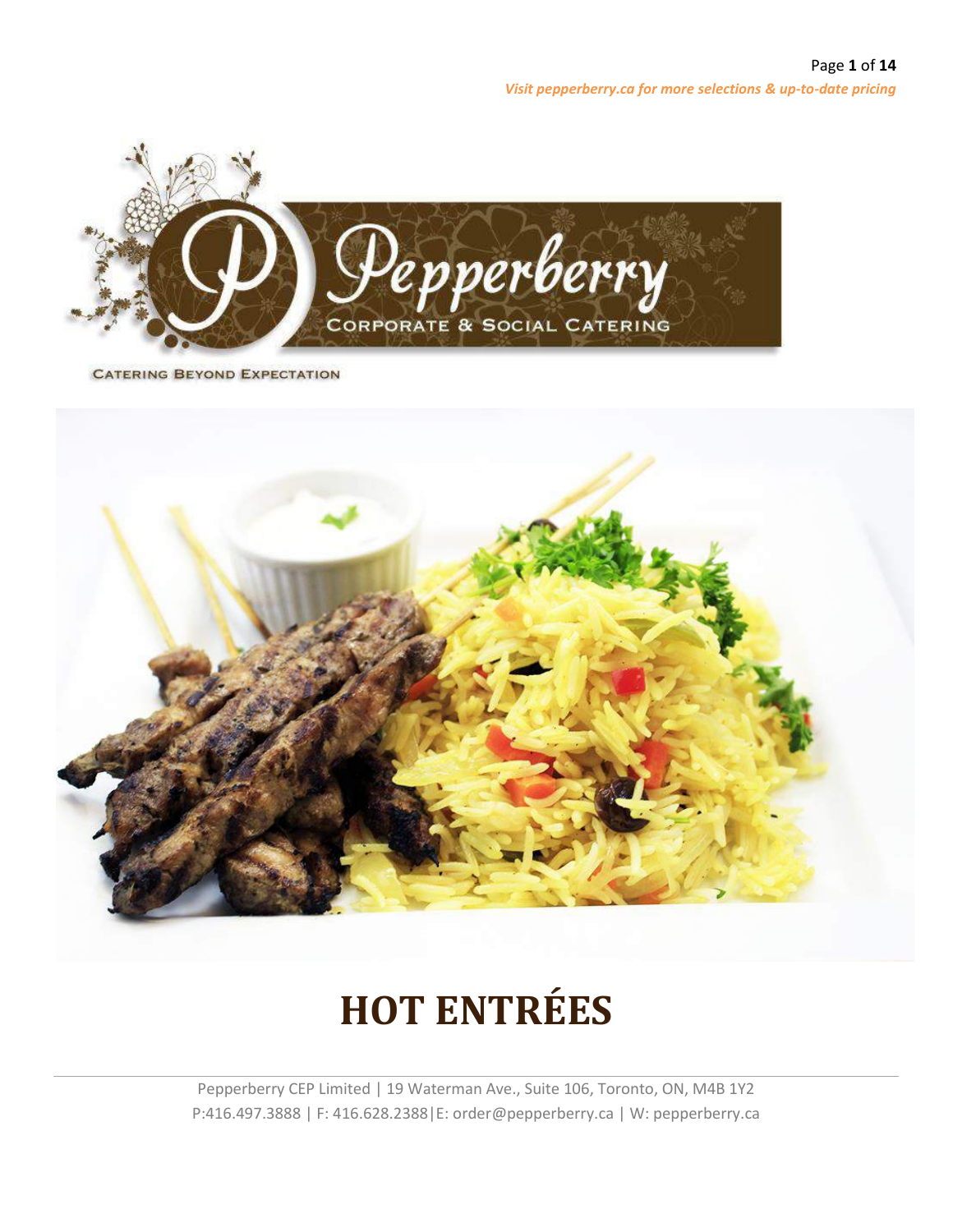**Special Notes:**

**\* Please place your orders no later than 3 PM to ensure availability.**

**\* Special Order Gluten-Free & Vegan options are available & maybe subject to additional charges.**

**\* All entrees come with a choice of rice OR roasted potatoes unless otherwise specified.**

# **Hot Beef Entrées**

# **Beef Fajita Bar - build your own!**

Beef sautéed with peppers and onions and served with soft tortillas, shredded cheddar cheese, sour cream, guacamole and tomato salsa. **\$17.95 PP (min 10)**

# **Beef in Red Wine Sauce**

Your choice of Beef Cut, marinated with red wine oregano sauce with a touch of peppercorn served with steamed seasonal vegetables and roasted potatoes.

**Prime Ribeye - boneless \$24.95 PP (min 6) Tenderloin Medallions \$23.95 PP (min 6) Striploin \$22.95 PP (min 6)**

# **Beef Normandy**

Your choice of Beef Cut, seasoned & cooked to perfection in an apple brandy sauce, with steamed seasonal vegetables & roasted potatoes.

**Prime Ribeye - boneless \$24.95 PP (min 6) Tenderloin Medallions \$23.95 PP (min 6) Striploin \$22.95 PP (min 6)**

# **Beef Souvlaki**

Tenderloin tips on a skewer marinated with our homemade spices, served with tzatziki sauce, pita, & your choice of rice OR roasted potatoes. 2 skewers per person **\$21.95 PP (min 6)**

# **Beef Stroganoff**

Beef chunks & seasonal roasted vegetables in a hearty red wine gravy with rice OR egg noodles and a touch of sour cream.

**\$20.35 PP (min 6)**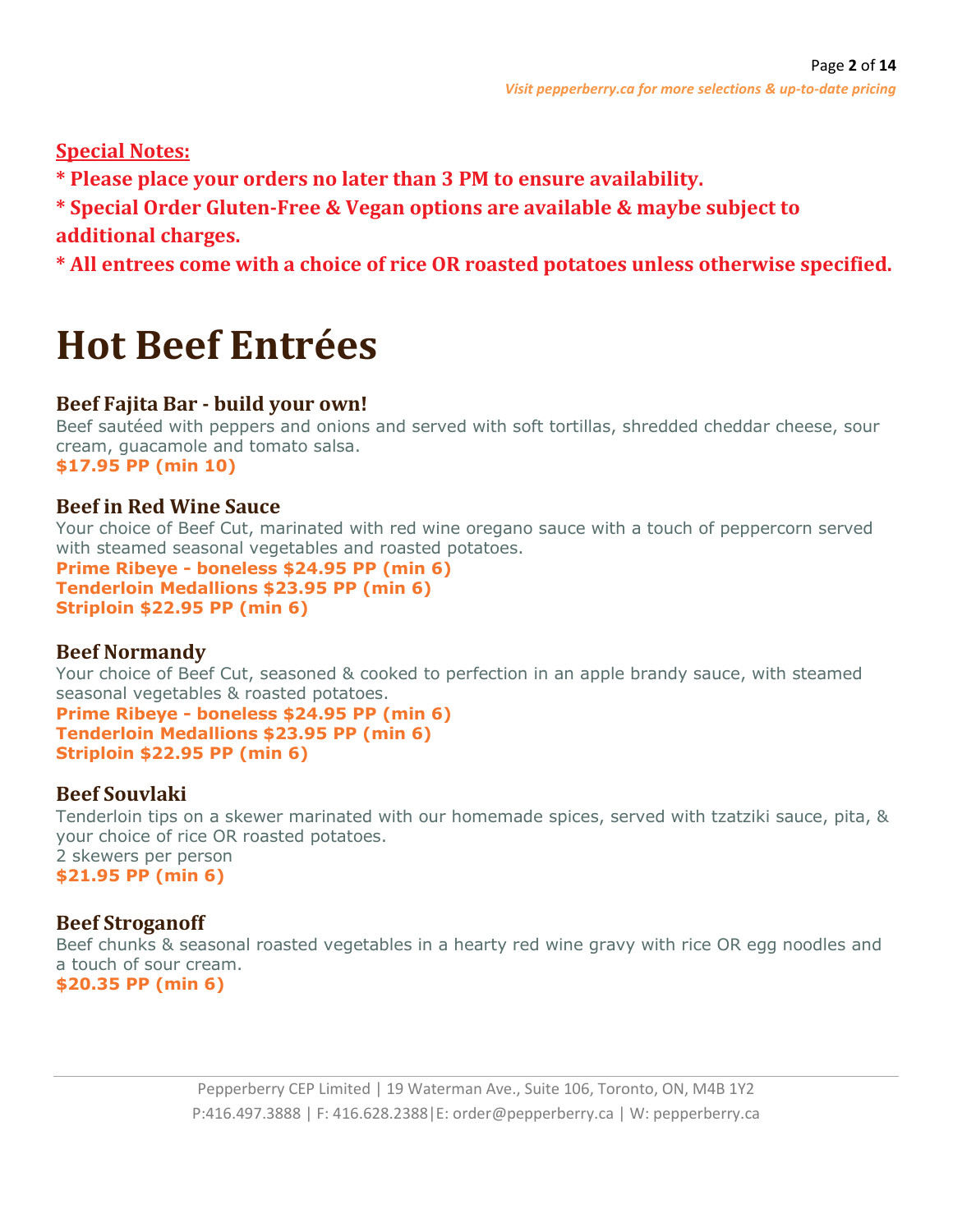#### **Beef Taco Bar - build your own tacos!**

Ground beef with Mexican seasoning, served with fresh diced tomatoes salsa, shredded cheddar cheese, shredded lettuce, and guacamole. Your choice of soft OR hard-shell tortillas. **\$17.95 PP (min 10)**

#### **Beef Teriyaki**

Grilled beef tenderloin medallions with sautéed julienne vegetables in a teriyaki sauce. Served with rice.

**\$23.95 PP (min 6)**

#### **Beef Stir-fry**

Beef Tenderloin tips & Mixed vegetables with your choice of sauce: Teriyaki, Sweet & Sour or Oyster Ginger Sauce, served with egg noodles OR rice. **\$17.95 PP (min 6)**

#### **Beef & Mushroom Sauce**

Your choice of Beef Cut, seasoned & cooked to perfection in a mushroom sauce. Served with garden rice OR roasted potatoes.

**Prime Ribeye - boneless \$24.95 PP (min 6) Tenderloin Medallions \$23.95 PP (min 6) Striploin \$22.95 PP (min 6)**

### **Italian Meatballs**

All beef meatballs served with pasta in our traditional red sauce. **\$15.95 PP (min 6)**

#### **Moroccan Style Beef Stew**

Tender chunks of beef tenderloin with Moroccan seasoning mixed with potato and fresh tomato garnished with fresh cilantro. Served with couscous OR basmati rice. **\$21.95 PP (min 6)**

#### **Pepperberry Roast Beef**

Tender, fall-off-the-bone, prime Rib boneless Ribeye roast marinated in our red wine & port sauce and slow roasted. Served with mashed potatoes and our house made gravy. **\$24.95 PP (min 6)**

#### **Texas Style Beef Brisket - 48 hours notice required.**

Slow roasted with BBQ spices for maximum flavor. Served with herb roasted potatoes. **\$19.15 PP (min 6)**

# **Thai Beef Curry (Mild or Spicy)**

Chunks of tender beef marinated with our homemade curry sauce, cooked with creamy coconut milk, zucchini, red peppers and Thai basil. Served with Thai jasmine rice. **\$17.95 PP (min 6)**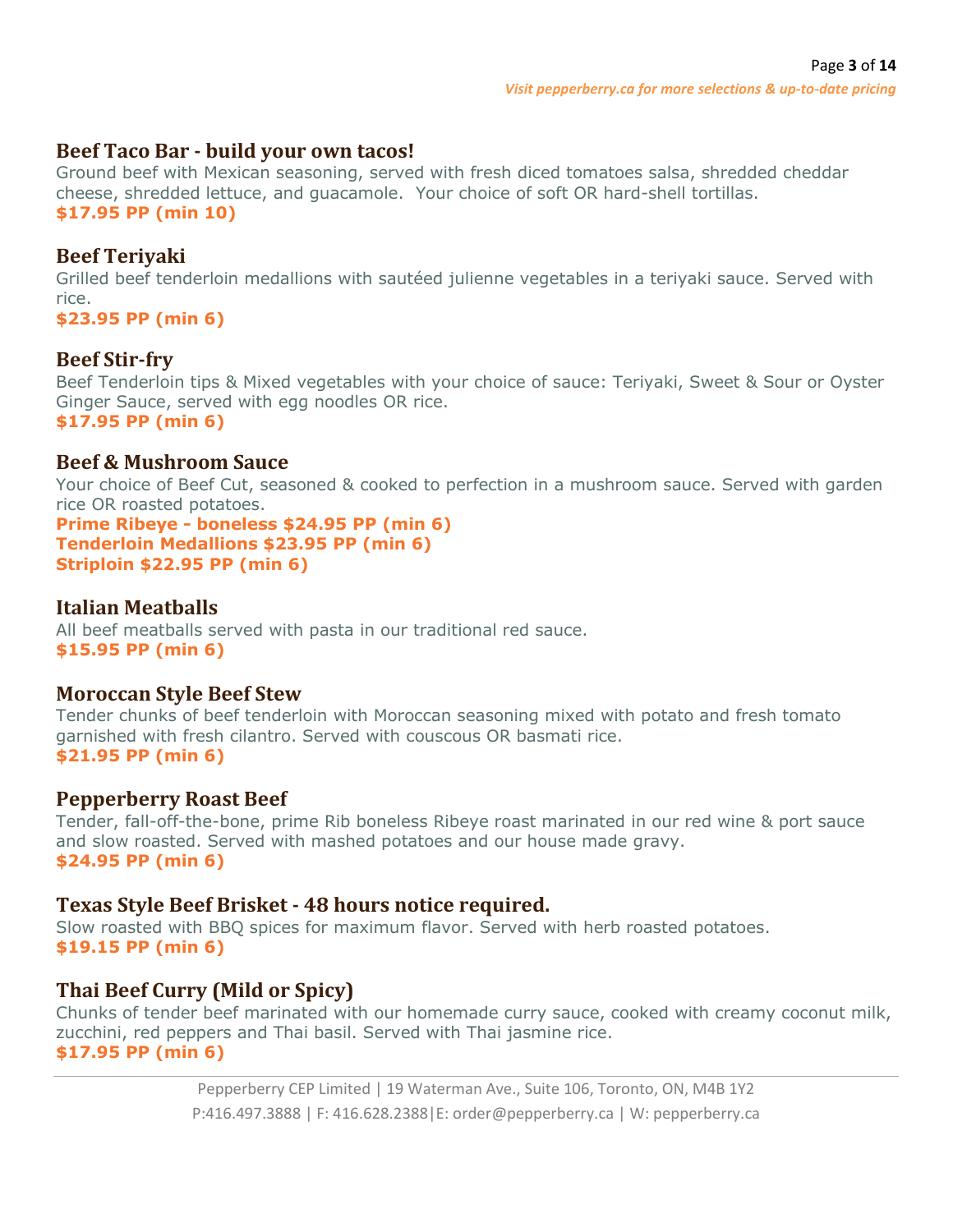#### **Three Peppercorn Beef**

Your choice of Beef Cut, Braised & cooked to perfection in a red wine three-peppercorn jus, served with roasted potatoes OR whipped potatoes & gravy. **Prime Ribeye - boneless \$24.95 PP (min 6) Tenderloin Medallions \$23.95 PP (min 6) Striploin \$22.95 PP (min 6)**

# **Hot Chicken Entrées**

# **Baja Avocado Chicken**

Bite size breaded chicken stir fry with Baja chili sauce, sweet pepper, fresh avocado, red onion, garnished with fresh coriander. Served with Baja bean rice and tomato salsa. **\$18.95 (min 6)**

### **Balsamic Chicken with Roasted Tomatoes**

Marinated chicken with balsamic and herbs, roasted with fresh Roma tomatoes. Serves with roasted potatoes.

**\$17.95 PP (min 6)**

#### **BBQ Chicken Breast**

Breast of chicken marinated in Southern style BBQ sauce and grilled to perfection, served with roasted potatoes.

**\$17.95 PP (min 6)**

#### **Boneless Hunter Style Chicken (Chasseur)**

Chicken braised with tomato, brown veal stock, button mushrooms, white wine and tarragon. Served with roasted Yukon gold potatoes.

**\$19.15 PP (min 6)**

#### **Butter Chicken**

Boneless chicken marinated in our homemade buttery sauce, garnishes with fresh cilantro and tomato. Served with basmati rice and naan bread. **\$17.95 PP (min 6)**

#### **Cajun Spiced Roasted Chicken**

Chicken lightly dusted with paprika, salt, garlic powder, black pepper, onion powder, cayenne, dried oregano and thyme and grilled and simmered in a Creole sauce. Served with Mexican rice. **\$17.95 PP (min 6)**

#### **Chicken Fajita Bar - build your own!**

Chicken sautéed with peppers and onions and served with soft tortillas, shredded cheddar cheese, sour cream, guacamole and tomato salsa.

**\$16.95 (min 6)**

Pepperberry CEP Limited | 19 Waterman Ave., Suite 106, Toronto, ON, M4B 1Y2 P:416.497.3888 | F: 416.628.2388|E: order@pepperberry.ca | W: pepperberry.ca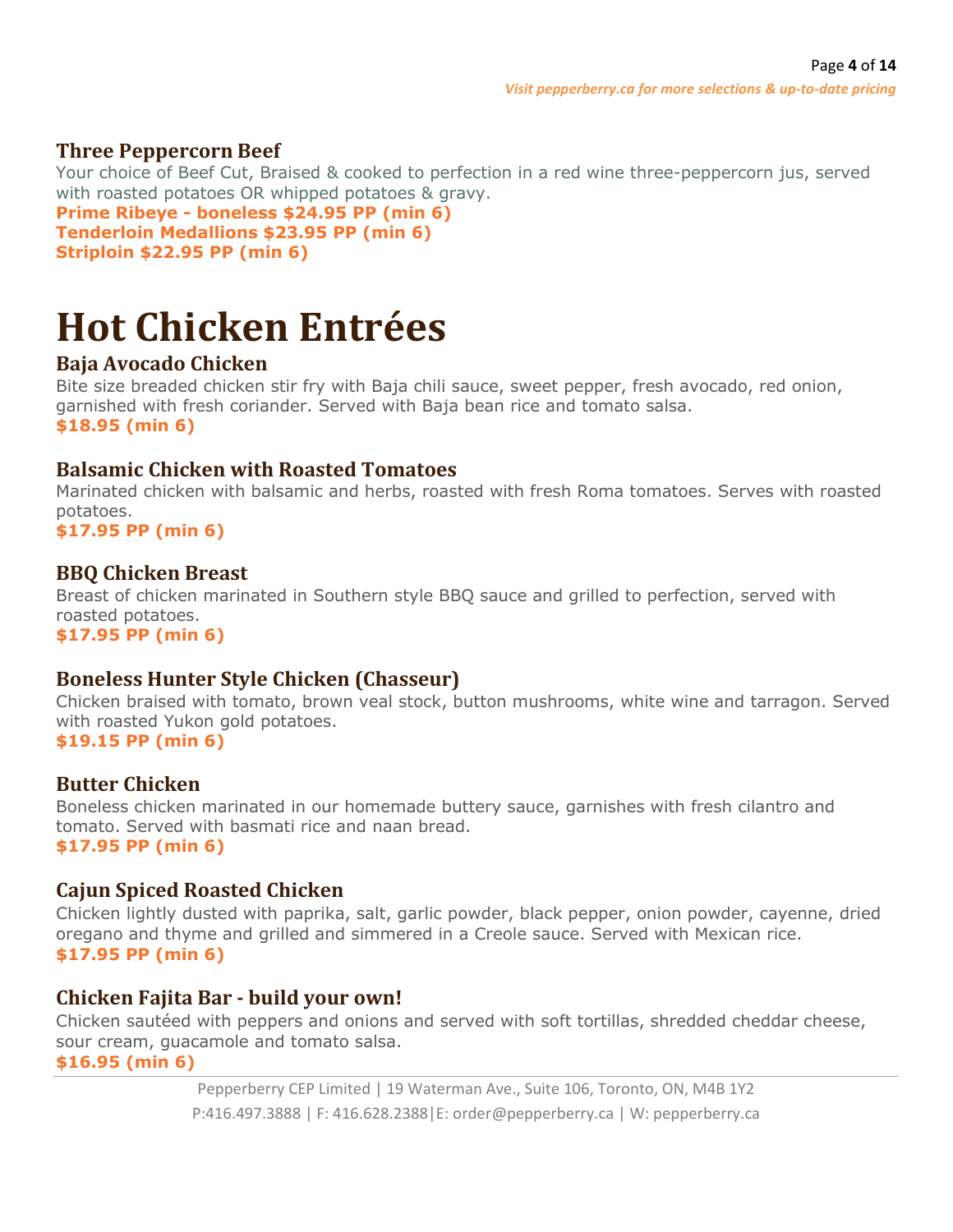#### **Chicken Cordon Bleu**

A classic- baked chicken breast stuffed with ham and Swiss cheese. Served with rice OR roasted potatoes.

**\$19.15 PP (min 6)**

### **Chicken Dijon**

Pan seared chicken breast in a white wine Dijon mustard & cream sauce. Served with rice OR Linguini.

**\$19.15 PP (min 6)**

### **Chicken Florentine**

Chicken breast stuffed with spinach & ricotta. Served with rice OR roasted potatoes. **\$19.15 PP (min 6)**

### **Chicken Souvlaki**

Chicken breast tips in a skewer marinated with our homemade spices, served with tzatziki sauce, pita, & your choice of rice OR roasted potatoes. 2 skewers per person **\$17.95 PP (min 6)**

### **Chicken St. Pepperberry**

Boneless chicken breast stuffed with sundried tomato pesto, shallots, spinach, Parmesan and chèvre cheese topped with our house made tomato sauce. Served with steamed rice. **\$19.15 PP (min 6)**

#### **Chicken Taco Bar - build your own tacos!**

Ground chicken with diced tomatoes, shredded cheddar cheese, shredded lettuce, choice of soft OR hard-shell tortillas.

**\$16.95 PP (min 10)**

#### **Cornish Hen with Mediterranean Marinade**

Baked Cornish hen, halved & marinated in our house seasoning. Served with your choice of couscous, roasted potatoes OR rice. **seasonal, \$27.55 PP (min 6)**

#### **Creamy Peppercorn Chicken**

Chicken breast in an herb-infused black peppercorn cram sauce. Served with garden rice OR roasted potatoes.

**\$17.95 PP (min 6)**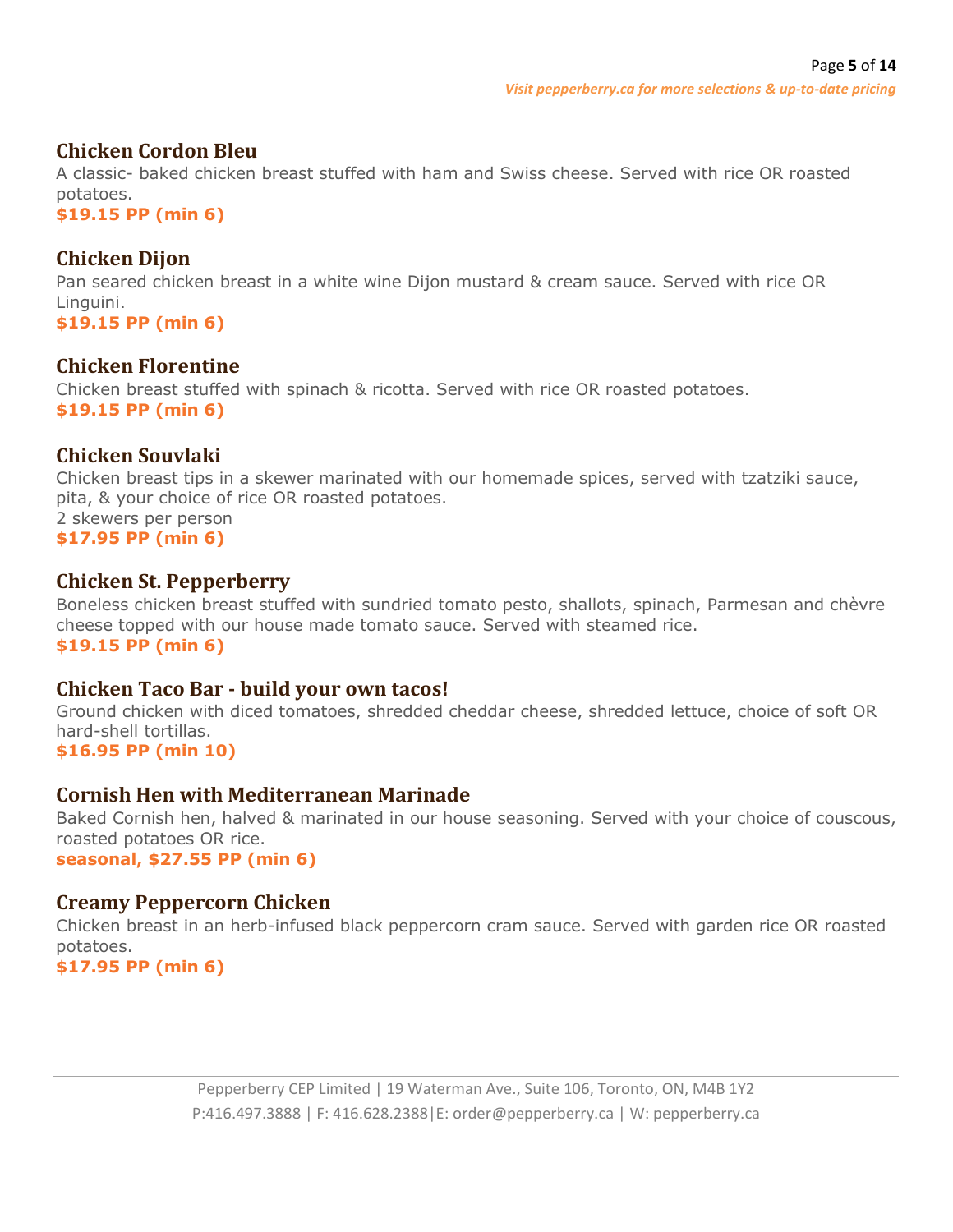### **Cuban Chicken**

Mojito marinated chicken breast, pan seared with olives, capers & sweet peppers, in a red wine tomato sauce. Served with Mexican rice.

**\$18.95 PP (min 6)**

# **Curry Chicken with Green Apple Chutney (Mild or Spicy)**

Boneless chicken breast marinated with our homemade curry, served with our fresh green apple & mango chutney and garnished with toasted shredded coconut. Served with basmati rice and naan bread.

**\$17.95 PP (min 6)**

#### **Grilled Chicken Au Poivre**

Pan seared chicken breast in a green peppercorn and brandy sauce. Served with rice pilaf. **\$17.95 PP (min 6)**

#### **Mediterranean Lemon Chicken**

Seasoned chicken breast with Mediterranean herbs, extra virgin oil marinade, baked to perfection with a garlic lemon gaze. Served with Mediterranean rice. **\$17.95 PP (min 6)**

#### **Moroccan Chicken**

Chicken marinated with oranges juice, cumin, coriander, cinnamon, paprika, honey and mint, broiled and served with roasted onion in cumin scented yogurt and warm apricot mint preserved lemon couscous and naan bread.

**\$19.15 PP (min 6)**

#### **Panko Crusted Chicken Parmesan**

Baked in our traditional tomato sauce, and baked with Mozzarella, and Parmesan cheese served with red sauce penne.

**\$19.15 PP (min 6)**

#### **Pepperberry Roasted Chicken - NEW ITEM!**

Ontario's grain fed, air chilled Chicken. Herb marinate and glazed with your choice of our in-house sauces roasted to perfection and fall off the bone tenderness. Half chicken per serving, dark and white meats, bone in. Served with your favorite side and bread & butter.

Choose your Favorite Sauce:

- Caribbean flavors & Spicy Jerk
- Honey, Asian Spice & Soy
- Mediterranean flavors with Lemon & Oregano
- BBQ
- Teriyaki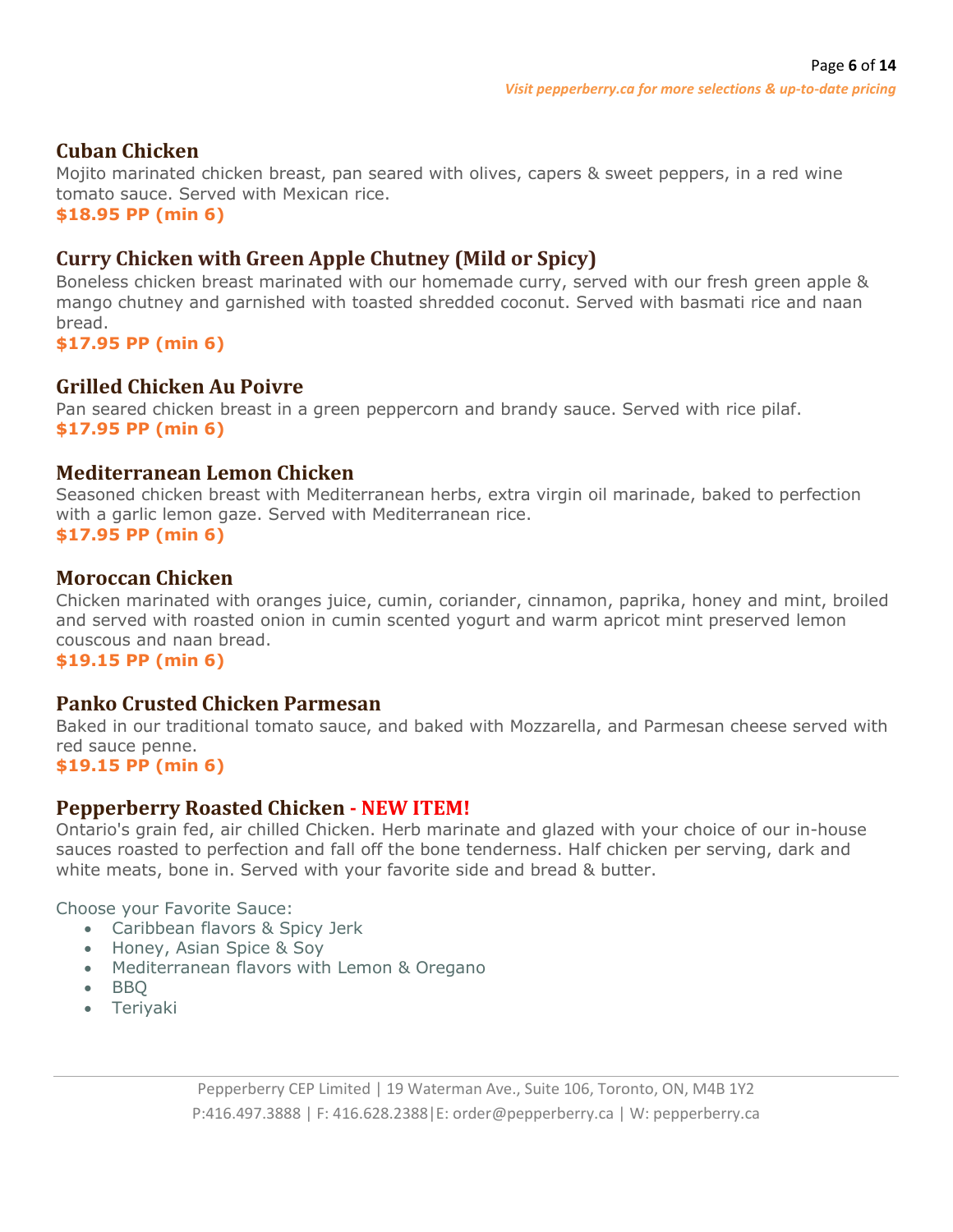Choice of One Side:

- Roasted Potatoes
- Salad, your choice of:
	- o Greek
	- o Garden Salad
	- o Caesar
	- o Apple Creamy Coleslaw
	- o Oil & Vinegar Coleslaw
- Steamed mixed veggies
- Rice: Plain or Garden

#### **\$14.95 per person (min 6 per type) Orders 12 + Choose 2 sides (min 6 per side) Individual Serving: \$15.95 per person - Served in Boxed Meals Boneless Chicken Breast: \$17.95 per person (min 6 per type)**

# **Polynesian Chicken**

Crispy breast of chicken with skin served with a light fruit salsa. Served with garden rice OR roasted potatoes

**\$17.95 PP (min 6)**

# **Sicilian Chicken**

Breast of chicken in a mushroom Marsala wine sauce. Served with choice of rice OR roasted potatoes.

**\$17.95 PP (min 6)**

# **Thai Curry Chicken with Coconut (Mild or Spicy)**

Boneless chicken marinated with Thai green curry and a hint of light coconut milk, lemongrass, Thai basil, sweet pepper, and zucchini. Served with steamed jasmine rice. **\$17.95 PP (min 6)**

# **Hot Lamb Entrées**

# **Spring Lamb Mini Kebabs Pulao**

Ontario Lamb mini skewers served with basmati garden pulao and yogurt dip. **\$19.95 PP (min 6)**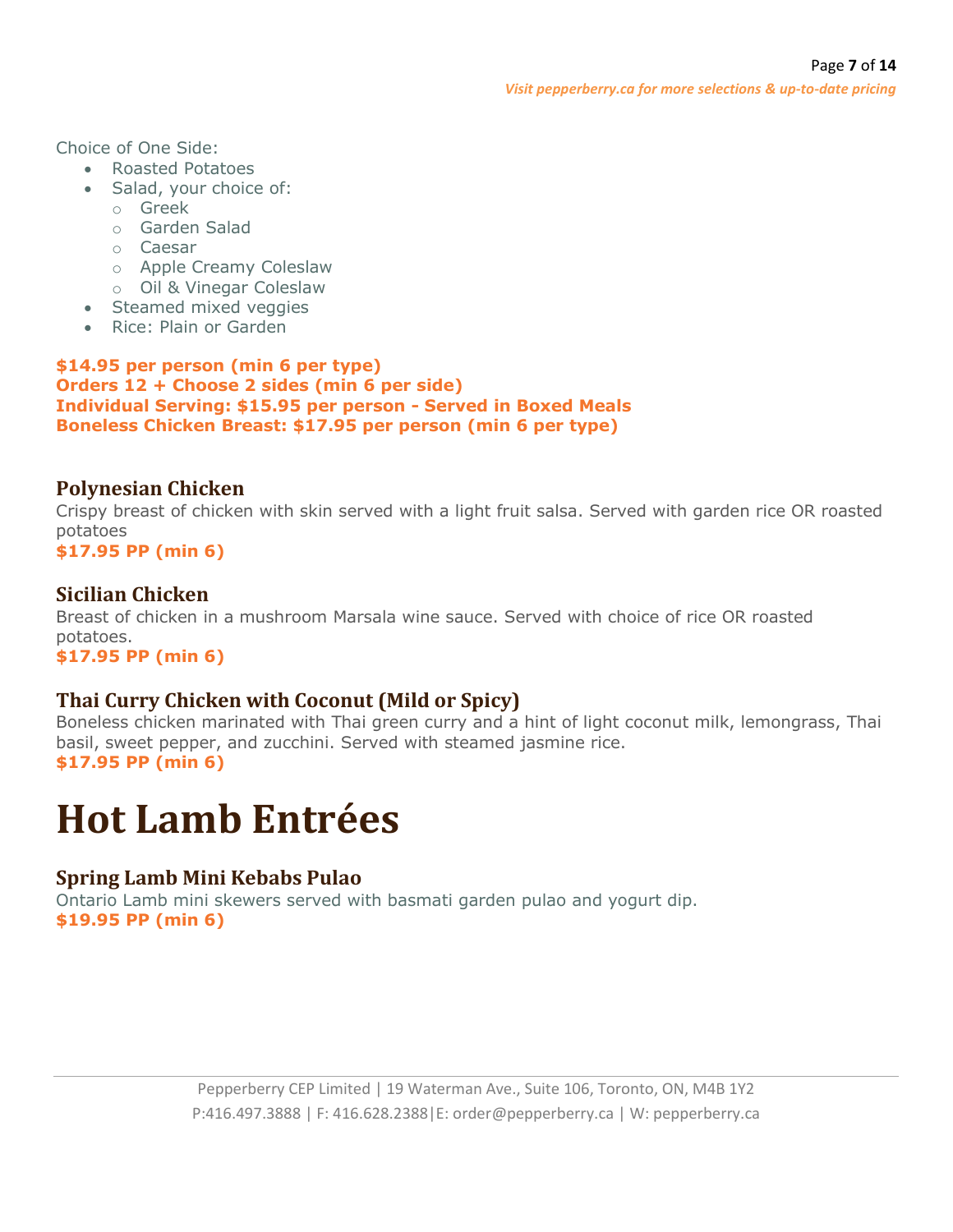# **Hot Pork Entrées**

# **BBQ Baby Back Ribs**

Baby back ribs marinated with our zesty orange ginger sauce and glazed with our own BBQ sauce. **\$22.75 PP (min 6)**

# **Grilled Pork**

Grilled pork marinated with Italian herbs and lemon, with green beans. **\$16.75 PP (min 6)**

#### **Pork Roast with Hoisin Sauce**

Pork shoulder roast slow cooked in our hoisin & peppercorn sauce, choice of roast OR mashed potatoes. **\$19.25 PP (min 6)**

# **Pork with Apple and Cabbage**

Grilled pork loin seasoned with Italian herbs and sage, stir fried Granny Smith apple and green cabbage.

**\$17.95 PP (min 6)**

#### **Tandoori Style Pork**

Grilled pork cutlet marinated with our Tandoori sauce, tomato salsa, mint yogurt, naan bread. **\$16.75 PP (min 6)**

# **Hot Seafood Entrées**

# **Black Tiger Shrimp**

Jumbo Black Tiger shrimp sautéed with ginger, lime, coconut, fresh cilantro, basil and butter, julienned vegetables & steamed jasmine rice. 6 pieces per person. **\$22.75 PP (min 6)**

# **Cajun Sword Fish**

Grilled sword fish fillet marinated with our Cajun spices and rice. **\$21.55 PP (min 6)**

#### **Citrus Mahi-Mahi with Avocado**

Grilled mahi-mahi fillet seasoned with lemon and olive oil, avocado salsa, and rice. **seasonal, contact us for pricing (min 6)**

> Pepperberry CEP Limited | 19 Waterman Ave., Suite 106, Toronto, ON, M4B 1Y2 P:416.497.3888 | F: 416.628.2388|E: order@pepperberry.ca | W: pepperberry.ca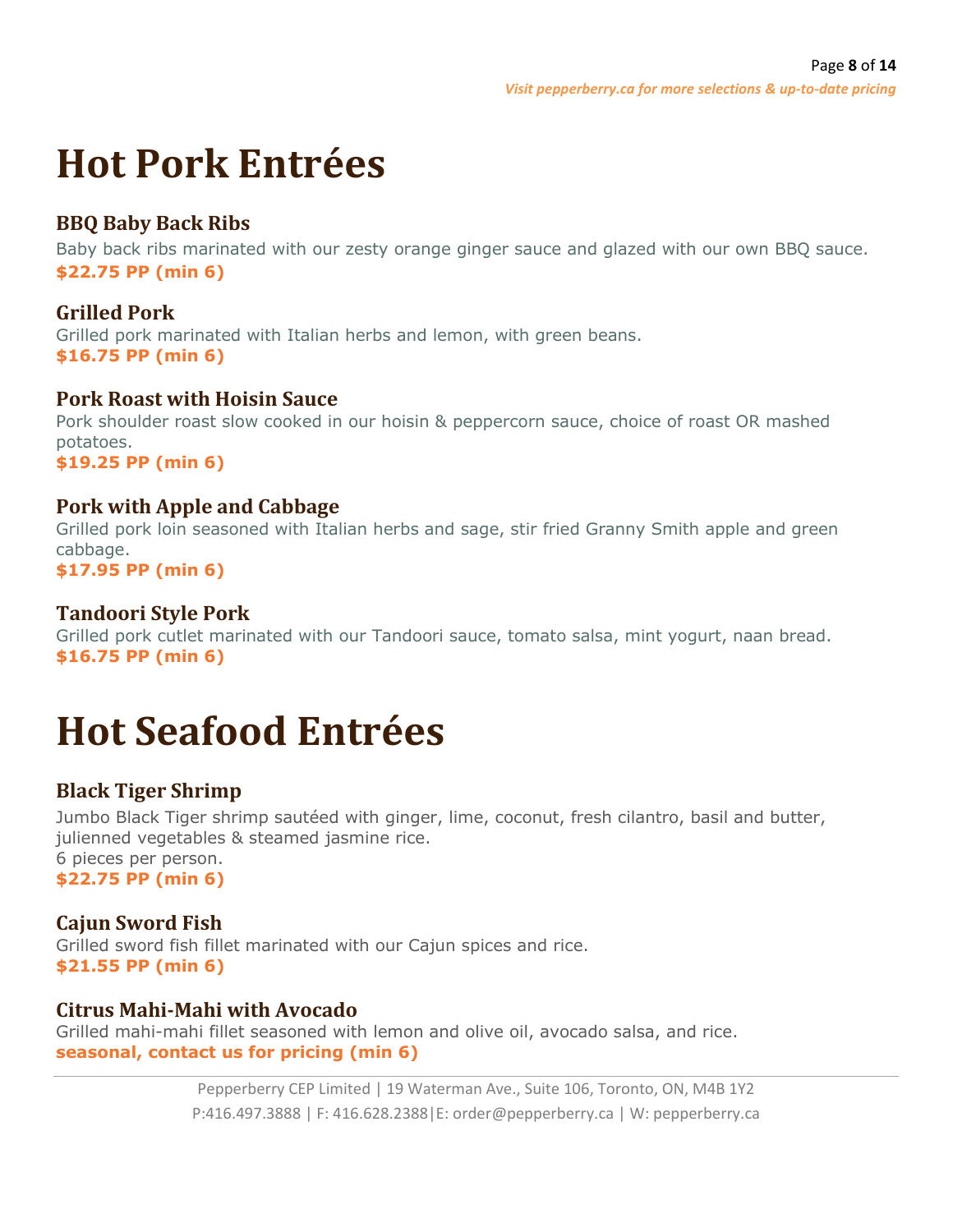#### **Glazed Salmon**

Pan seared Atlantic salmon fillet, glazed with 12 Ingredient Asian sauce, with udon noodle stir-fry. **\$21.55 PP (min 6)**

#### **Lemon Garlic Herbed Tilapia**

Grilled tilapia fillet with a blend of fresh herbs, butter, & lemon pepper. Served with rice. **\$19.15 PP (min 6)**

# **Piri Piri Spiced Shrimp**

Black Tiger shrimps seasoned with citrus piri piri sauce with lemon wedges and green onion. Served with couscous OR rice. 6 pieces per person

**\$22.75 PP (min 6)**

#### **Salmon Piccatta**

Grilled Atlantic salmon fillet in lemon, caper & white wine sauce, with spicy garlic broccoli and steamed basmati rice.

**\$21.55 PP (min 6)**

#### **Salmon Steak with Herb Sauce**

Salmon steak seasoned with chives & tarragon sauce. Served with rice. **\$21.55 PP (min 6)**

#### **Salmon with Lemon and Dill**

Salmon fillet seasoned with lemon & dill. Served with baby spinach and potato thins. **\$21.55 PP (min 6)**

#### **Salmon with Tropical Fruit Salsa**

Grilled salmon fillet seasoned with grainy mustard and fresh lemon, tropical fruit salsa and rice. **\$21.55 PP (min 6)**

#### **Shrimp Kebabs (Mild or Spicy)**

5 Jumbo Shrimp marinated with our house made spices and grilled on a skewer, with naan bread, yogurt dip, and your choice of couscous OR rice. **\$21.55 PP (min 6)**

#### **Salmon Teriyaki**

Sautéed with our teriyaki sauce and julienned vegetables, with rice. **\$21.55 PP (min 6)**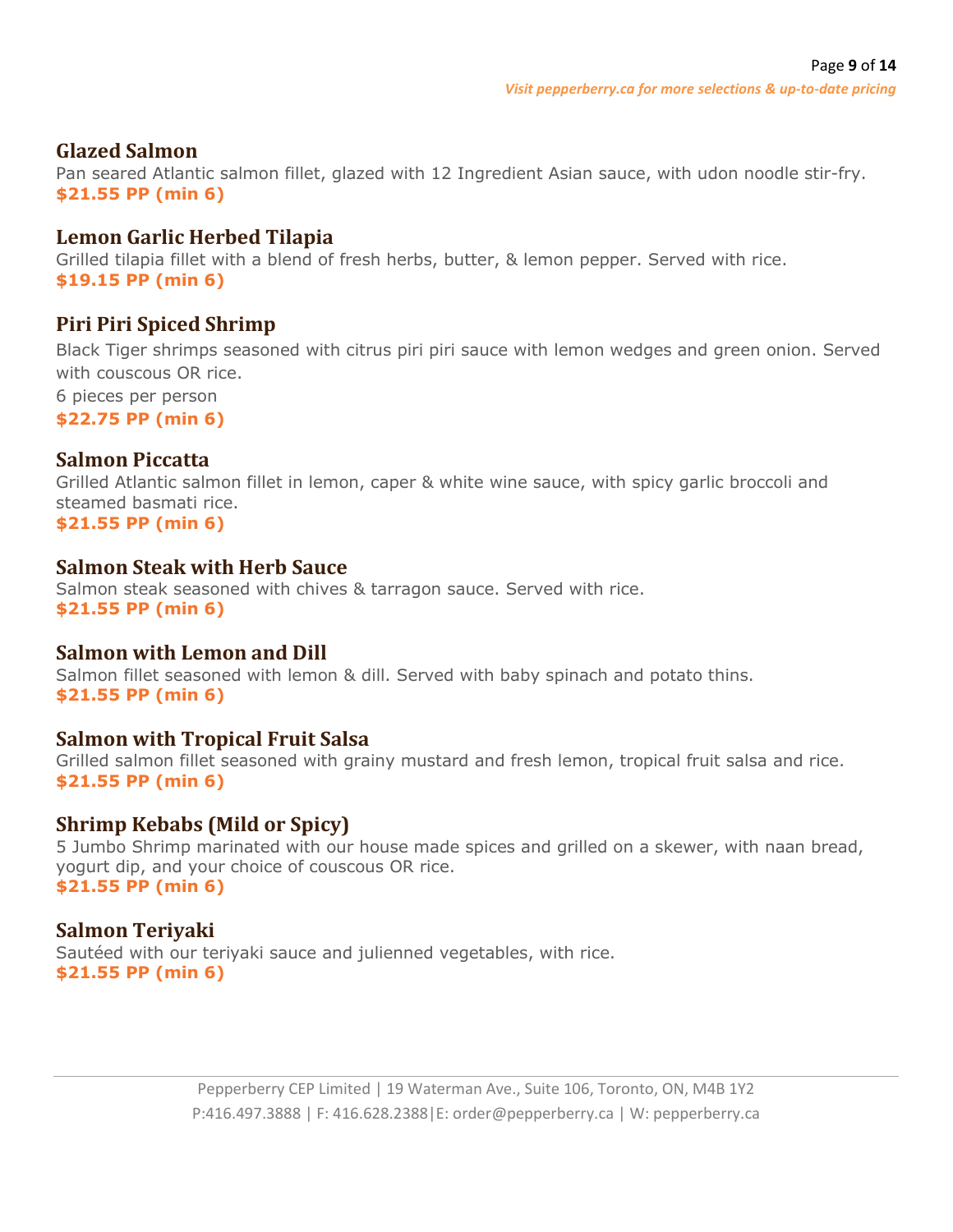# **Special Notes:**

**\* Please place your orders no later than 3 PM to ensure availability.**

**\* Special Order Gluten-Free & Vegan options are available & maybe subject to additional charges.**

**\*Min order is 6, unless otherwise specified.**

# **Hot Vegetarian Entrées**

# **Aloo Gobi (can be vegan &/or gluten-free)**

Light Indian style curry with potato & cauliflower. Served with Basmati rice and naan. **\$16.95 PP (individual meal, no minimum required) \$14.95 (Min 6)**

# **Chili Tofu with Cashew Stir Fry with House Soy Sauce (can be vegan &/or gluten-free)**

Served with rice. **\$16.95 PP (individual meal, no minimum required) \$14.95 (Min 6)**

### **Coconut Vegetable Curry**

Flavorful seasonal vegetable stew in a light curry sauce, with rice. **\$16.95 PP (individual meal, no minimum required) \$14.95 PP (Min 6)**

#### **Eggplant Parmesan**

Served with bread and butter. **\$11.15 PP (min 6) \$13.95 PP (individual meal, no minimum required)**

**Eggplant Parmesan with Pasta in Tomato Red Sauce**

**\$16.95 PP (individual meal, no minimum required) \$14.95 PP (Min 6)**

# **Hoisin Eggplant & Basil (can be vegan &/or gluten-free)**

Served with rice. **\$16.95 PP (individual meal, no minimum required) \$14.95 PP (Min 6)**

# **Light Thai Style Green Curry (can be vegan &/or gluten-free)**

Mixed with seasonal vegetables, peas, & coconut milk. Served with rice OR noodles. **\$16.95 PP (individual meal, no minimum required)**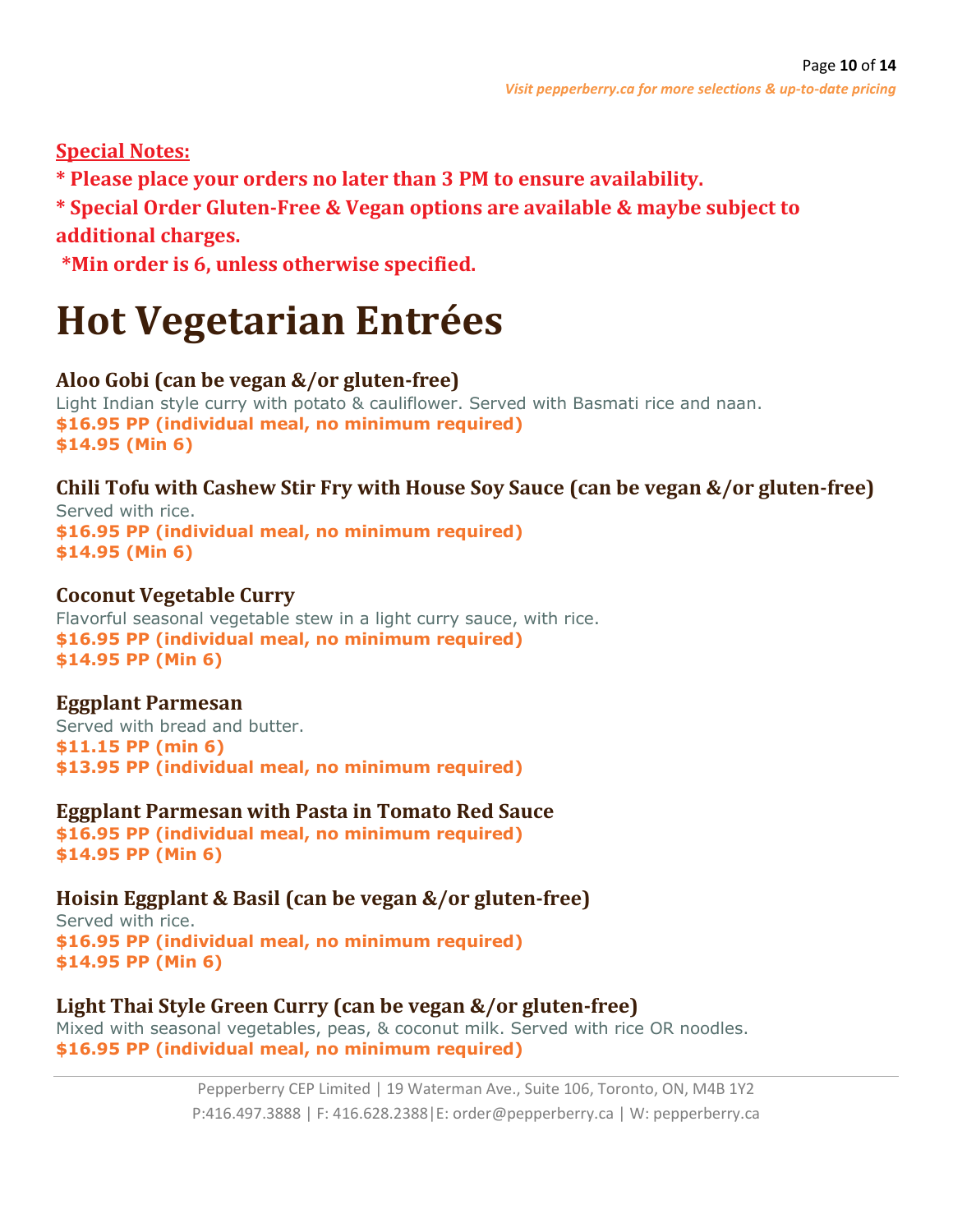#### **\$14.95 PP (Min 6)**

#### **Moroccan Style Tagine with Chickpeas (can be vegan)**

Served with couscous. **\$16.95 PP (individual meal, no minimum required) \$14.95 PP (Min 6)**

#### **Pasta with Cream Sauce and Grilled Veggies (can be gluten-free)**

**\$16.95 PP (individual meal, no minimum required) \$14.95 PP (Min 6)**

#### **Personalized 11" Pizza (can be gluten-free)**

With your choice of veggie topping: grilled veggies, mushrooms, etc. **\$16.95 PP (min 6)**

#### **Thai Style Vegetarian Fried Rice with Pineapple (can be vegan &/or gluten-free) \$16.95 PP (individual meal, no minimum required) \$14.95 PP (Min 6)**

#### **Vegetables Tagine with Chick Peas**

Sautéed squash, zucchini, eggplant, and chick peas with Moroccan spices, your choice of rice OR couscous. **\$16.95 PP (individual meal, no minimum required)**

**\$15.55 PP (min 6)**

#### **Vegetarian Souvlaki**

Vegetable skewers with tofu served with tzatziki sauce, pita, & your choice of rice OR roasted potatoes. **\$16.95 PP (individual meal, no minimum required) \$14.95 PP (Min 6)**

#### **Vegetarian Stir Fry**

Mixed vegetables with your choice of sauce: Teriyaki, Sweet & Sour or Oyster Ginger Sauce, served with egg noodles OR rice.

**\$16.95 PP (individual meal, no minimum required) \$15.55 PP (min 6)**

#### **Vegetarian Style Paella**

**\$16.95 PP (individual meal, no minimum required) \$14.95 PP (Min 6)**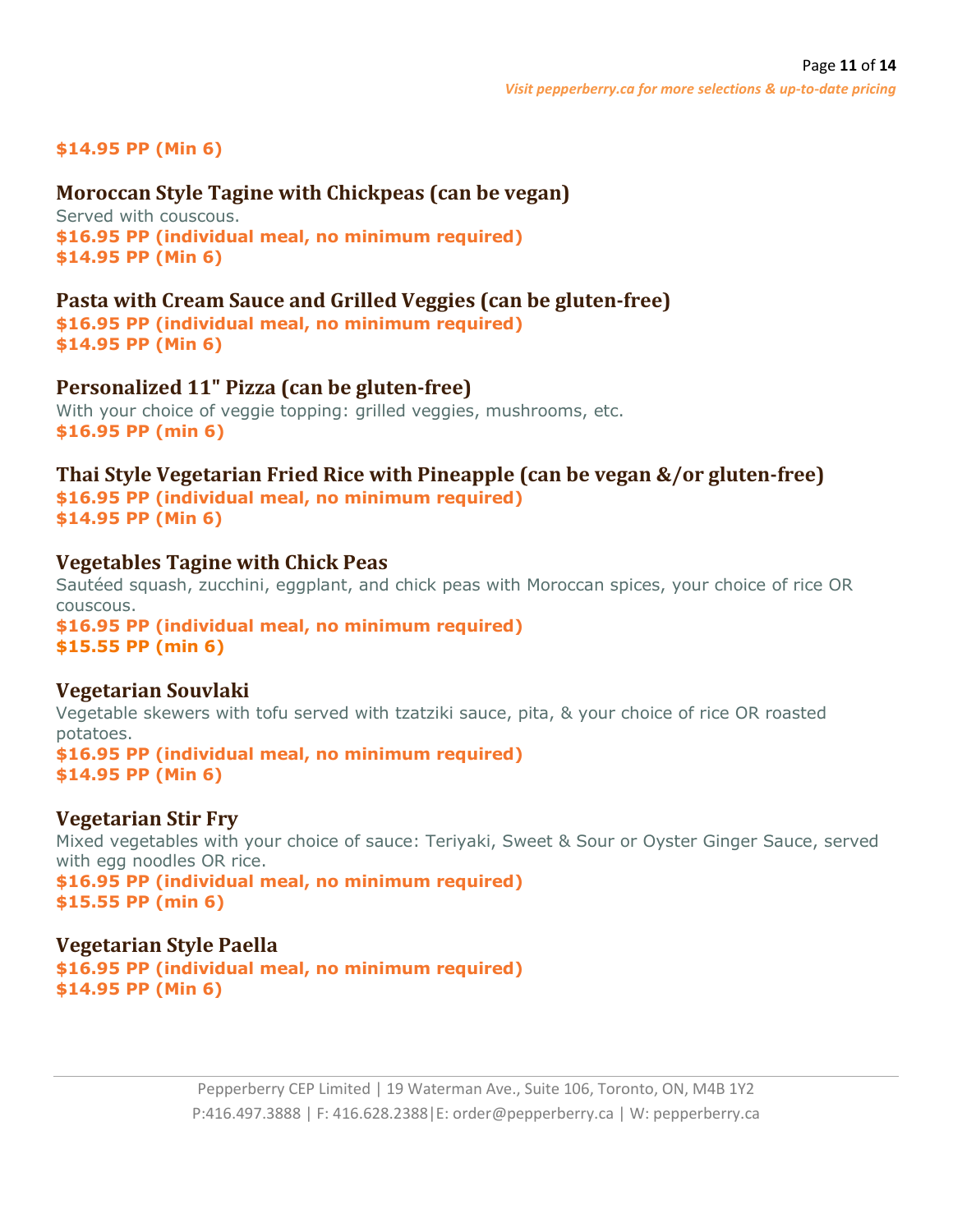**Special Notes:**

**\*Special Order Gluten-Free & Vegan options are available & maybe subject to additional charges.**

**\*Min order is 6, unless otherwise specified.**

# **Hot Buffet Combos**

# **Combo # 1**

- Seasonal garden salad with house made balsamic vinaigrette
- Sweet and spicy beef with mango chutney
- Couscous with fresh mint
- Grilled naan & whipped butter
- Brownies
- **\$25.15 PP**

# **Combo # 2**

- Village salad with feta and Kalamata olives with house made herb vinaigrette
- Lemon & oregano marinated chicken souvlaki with our own tzatziki
- Roasted lemon & garlic potatoes
- Grilled pita
- Assorted mini pastries

#### **\$23.95 PP**

# **Combo # 3**

- Baby spinach, Stilton, pear slices & pecans
- Baked citrus Mahi-Mahi with avocado salsa
- Mushroom rice
- Bread & butter
- Assorted cookies

#### **\$29.95 PP**

# **Combo # 4**

- Traditional Caesar salad
- Vegetable lasagna in our house made 3 cheese tomato sauce
- Bread & whipped butter
- Pepperberry cannoli

**\$22.75 PP**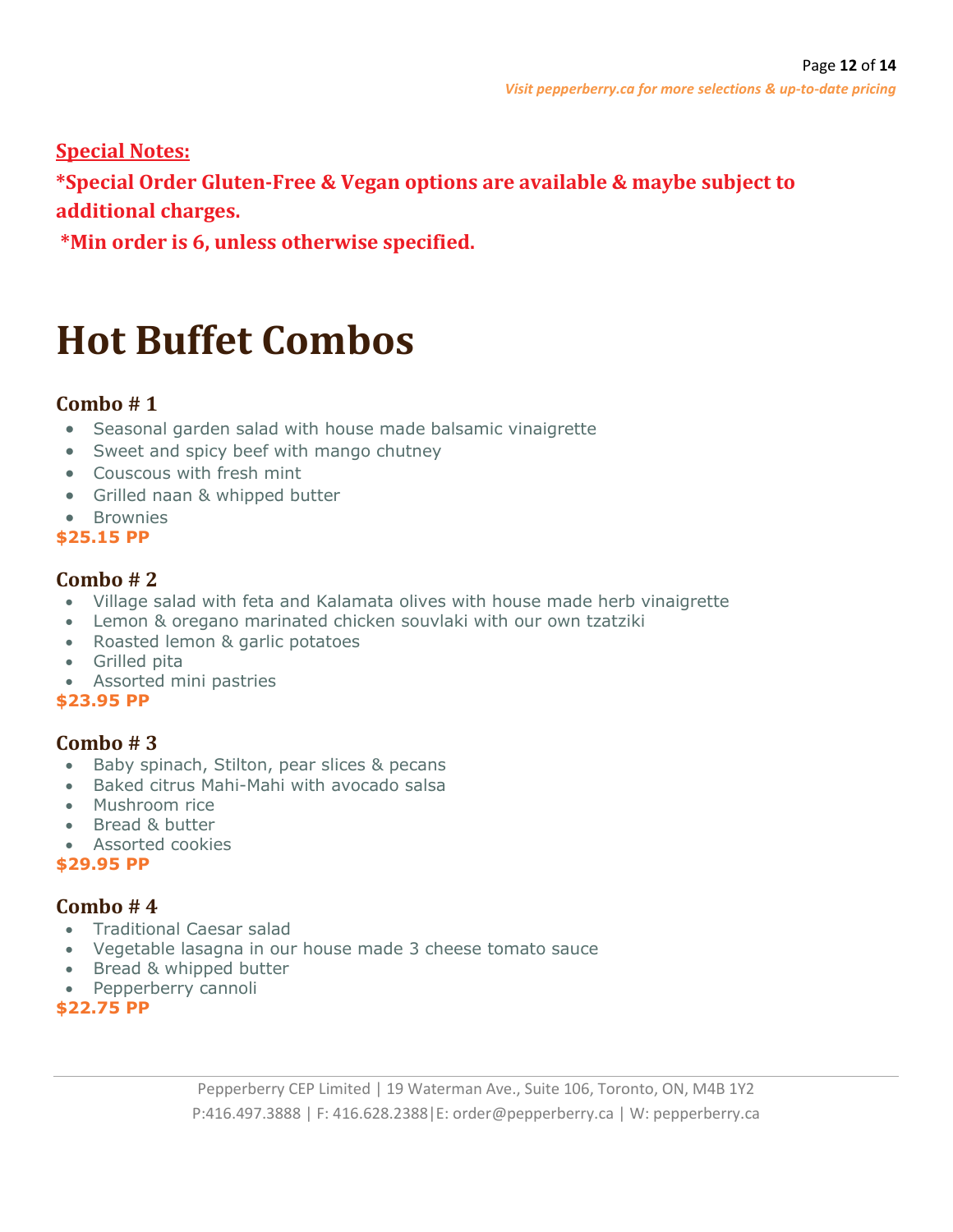# **Combo # 5**

- Sweet mango and avocado salad with house made passion fruit vinaigrette
- Salmon piccatta with lemon, capers, white wine veloute
- Basmati rice
- Breads & butter
- Fresh seasonal fruit

#### **\$29.95 PP**

#### **Combo # 6**

- Roasted beets & sweet potato crisp salad
- Grilled Asian glazed Atlantic salmon
- Stir-fried egg noodles
- Apple strudel

**\$29.95 PP**

#### **Combo # 7**

- Traditional Caesar salad
- Panko crusted chicken parmesan with house made tomato sauce
- Penne arabbiatta
- Bread & whipped butter
- Pepperberry biscotti & cannoli

#### **\$27.65 PP**

#### **Combo # 8**

- Shrimp, avocado and mango salad
- Moroccan chicken, cumin roasted onions and yogurt raita
- Apricot & mint couscous
- Pita & hummus
- Fresh seasonal fruit and nuts

#### **\$30.00 PP**

#### **Combo # 9**

- Pepperberry spring mandarin salad
- Boneless hunter style chicken (Chasseur) with white wine & mushrooms
- Grilled seasonal vegetables
- Roasted Yukon gold potatoes
- Bread & whipped butter
- Assorted cake slices, tortes & tarts

#### **\$31.85 PP**